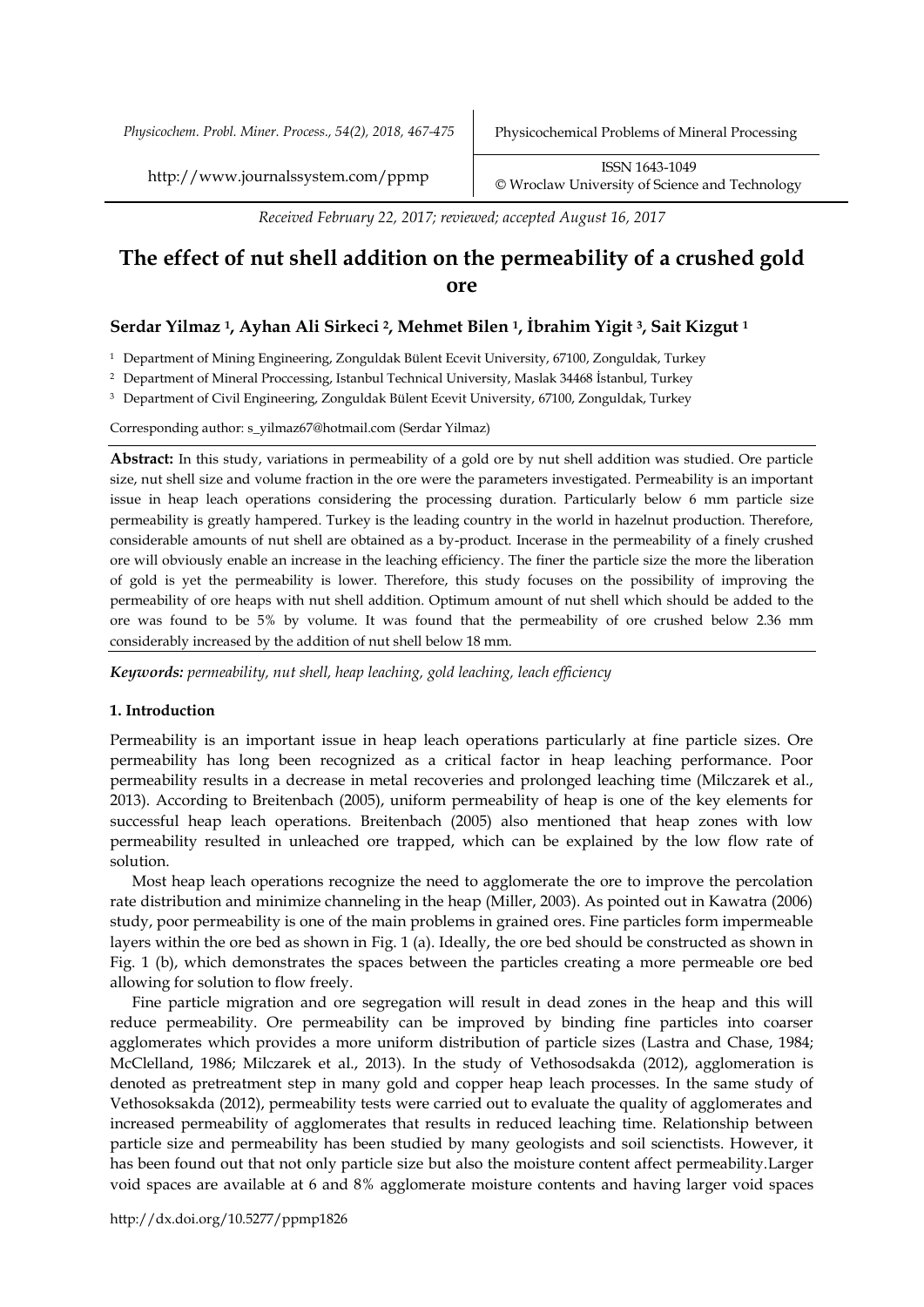was reported as an improvement in the permeability (Vethosoksakda, 2012). Lewandowski and Kawatra (2009) claimed that gold ore agglomerates are stable because of the use of cement, while agglomeration of base metal ores with sulfuric acid or other binders will be frequently unstable because of the ongoing chemical decrepitation during leaching process (Milczarek et al., 2013).



Fig. 1. Ore bed distribution: (a) actual, (b) ideal

According to Bouffard (2005), the wide range of particle size in the heap, the segregation of these sizes during stacking and irrigation, and the ore mineralogy are the ultimate reasons for low permeabilities. Permeabilities of some materials have been given as follows: very fine sand has a permeability of  $10^{-5}$  cm/s, while impervious soils made up of clays have the worst permeability ranging from  $10$ <sup>-7</sup> to  $10$ -9 cm/s, organic and inorganic silts, mixture of sands, silts and clays have a very low permeability of 10<sup>-6</sup> cm/s (Bouffard, 2005). For a binder to be considered useful in a copper leaching heap, it should have the properties of "acid resistance", "economical" and "non-hazardous and non-toxic to bacteria" as mentioned by Kawatra et al. (2006). In terms of organic binders; agar, gelation, gums, sodium carboxymethylcellulose and starch have been tested in various leaching operations as tabulated in Kawatra et al. (2006) study.

Uhrie et al. (2003) found that the permeability of an ore decreased with increasing clay content. This was also reported and supported as the "variation in water permeability with salinity and clay content" in the study of CoreLab (1983) which is shown in Fig. 2. Kinard and Schweizer (1987) claimed that the permeability is inversely proportional to the bulk density, in more detail they found out the permeability changed between  $10^{-4}$  and  $4x10^{-7}$  cm/s while bulk density ranged from 1.19 to 1.43 t/m<sup>3</sup> respectively.

Inter-lift liners have been used on copper heap leach pads mainly in South America in the mid 1990s for more economical metal recovery reasons (Breitenbach, 2005) in order to reduce acid consumption (Smith, 1996) and to increase recovery kinetics (Echeverria et al., 2015). Schematic representation of a heap leach with inter-lift liner system is provided in Fig. 3. Echeverria et al., (2015) also observed that the higher the permeability of the ore, the higher the percentage of infiltration that occurs at each level. Lower percolation in higher heap heights can be reasoned by the decreased permeability (Echeverria et al., 2015).

According to Milczarek et al. (2013), primary factors that influence leach ore permeability include ore rock behavior after blasting and crushing processes, ore lift height (heap height) and lixiviant irrigation rate. Not only these primary factors influence the leach ore permeability but also generation of fines significantly affects ore permeability. Ore consolidation may cause minor reduction in ore permeability or it may significantly decrease the permeability (Milczarek et al., 2013). Permeability, or in other words hydraulic conductivity, also changes with heap height for different ore types i.e. soft ore or durable ore ("soft ores" cannot be stacked very high and "durable ores" can tolerate variable ore production and leach cycle time). This was demonstrated by Lupo and Dolezal (2010) as shown in Fig. 4.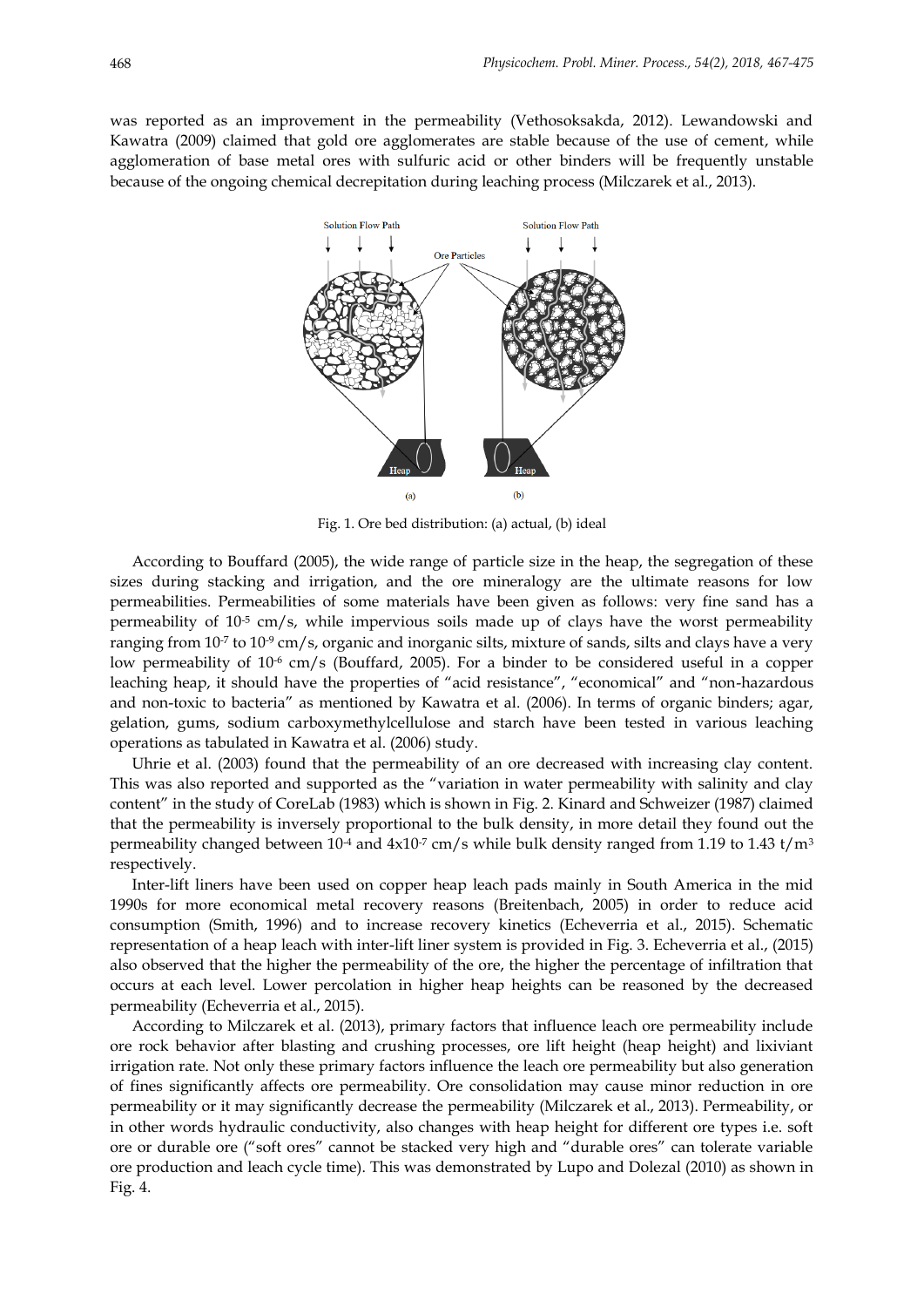

Fig. 2. Water permeability (percent of air permeability) vs. water salinity (part per million) with respect to clay content (CoreLab, 1983)



Fig. 3. Schematic representation of a heap leach with inter-lift liner system (adapted from the study of Echeverria et al., 2015)

The greater the permeability of a bed of rock or soil, the greater is the ability of the bed to transfer the leach solution without flooding. The solution flow rates in heap leaching applications are so small that the fluid can be assumed to obey Darcy's law (Bouffard 2015):

$$
k = QL/At \Delta h,
$$

where *k* is the hydraulic conductivity,  $Q$  is the quantity of water discharged, *L* is the sample height,  $A$  cross-sectional area of specimen, *t* is the total time of discharge and *Δh* is the difference in head on manometers.

The objective of this study is to improve the permeability of gold ore by blending it with organic by-products such as nut shells. Effects of particle size distribution and volume percentage of nut shells on permeability were investigated. Turkey has abundant sources of nut shells that is why they may offer a cost-effective solution to increase the ore permeability



Fig. 4. Hydraulic conductivity changes with heap height and ore type (adapted from Lupo and Dolezal, 2010, presentation)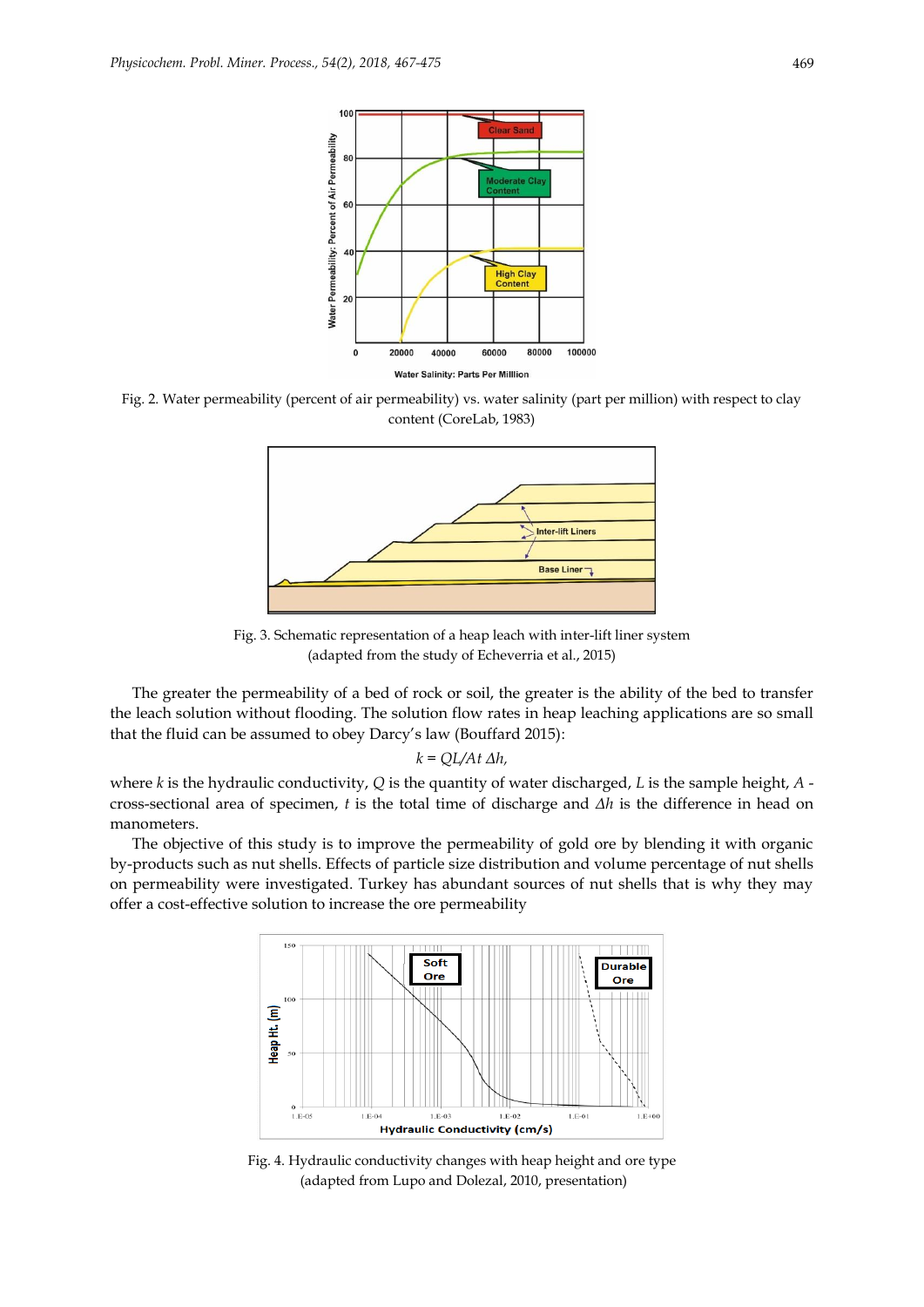# **2. Experimental method**

Permeability experiments were carried in an experimental setup as presented in Fig. 5.



Fig. 5. Experiment setup for permeability experiments

A new permeability test rig was designed similar to the setup seen in Fig. 5 as shown in Fig. 6.



Fig. 6. Permeability test set up used in this investigation

In this experimental setup, hydraulic load (*Δh*) was kept constant in all tests and the water flow (*Q*) through the ore was measured with respect to time (*t*). Experiments were carried out complying with the ASTM standards (D2434).

The experimental parameters studied included volumetric ratio of the nut shell in the ore, particle size of the nut shells and particle size of the ore. Prior to tests, particle size distribution of the ore samples were determined using 25, 18, 10, 6.70, 4.75, 2.36, 1.00, 0.50, 0.212 and 0.150 mm sieves. Results of the size distribution of original ore is given in Table 1.

| Particle size    | Weight | Cumulative undersize |
|------------------|--------|----------------------|
| (mm)             | (%)    | (%)                  |
| $+25$            | 0.00   | 100                  |
| $-25+18$         | 0.45   | 100                  |
| $-18+10$         | 12.94  | 99.55                |
| $-10+6.70$       | 8.63   | 86.61                |
| $-6.70 + 4.75$   | 13.76  | 77.98                |
| $-4.75 + 2.36$   | 18.50  | 64.22                |
| $-2.36+1.00$     | 19.00  | 45.72                |
| $-1.00 + 0.50$   | 4.08   | 26.72                |
| $-0.50 + 0.212$  | 6.70   | 22.64                |
| $-0.212 + 0.150$ | 1.82   | 15.94                |
| $-0.150$         | 14.12  | 14.12                |
| Total            | 100    |                      |

| Table 1. Particle size distribution of the ore sample |  |  |  |
|-------------------------------------------------------|--|--|--|
|-------------------------------------------------------|--|--|--|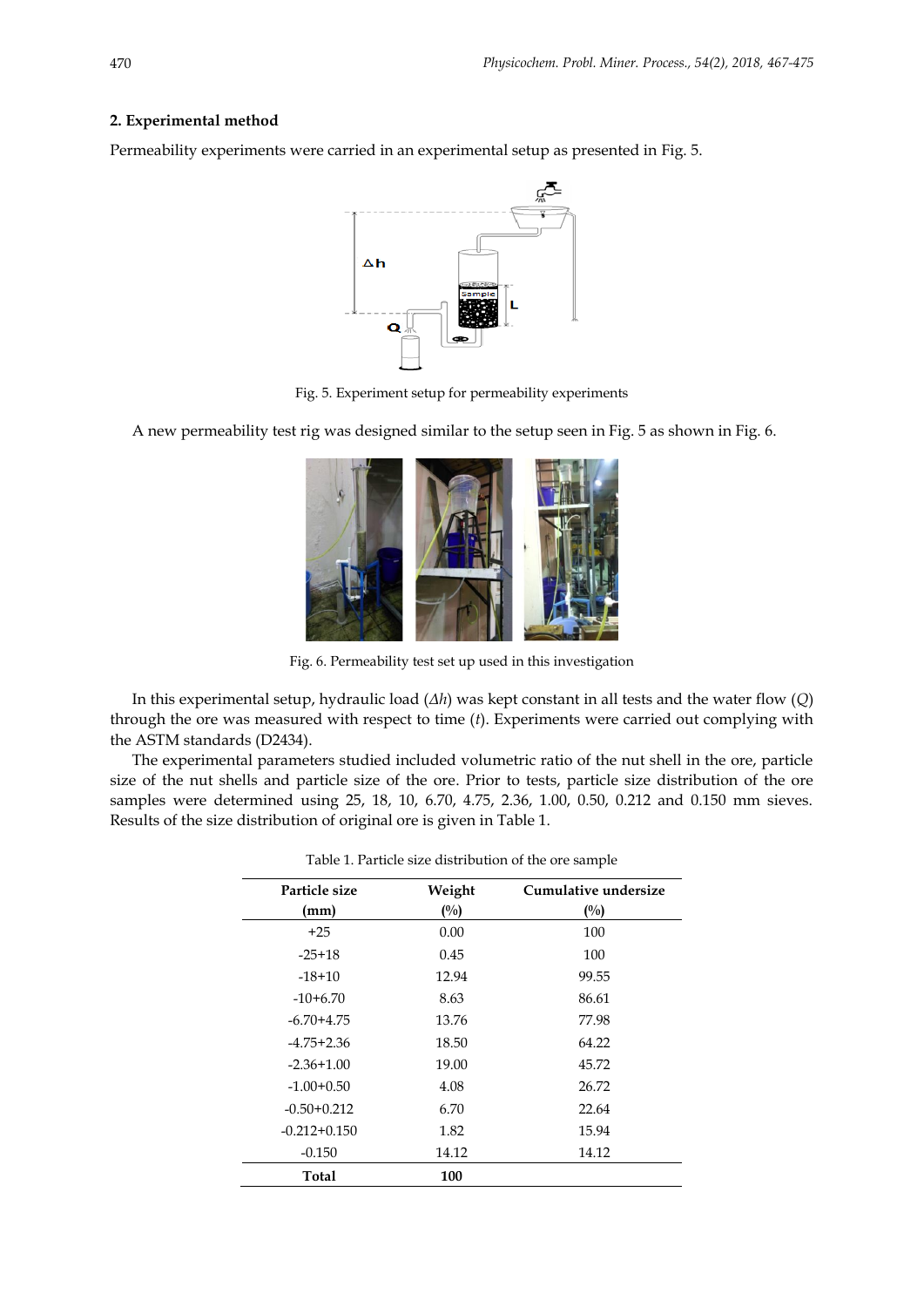One set of tests were carried out using the as received ore from the heap operation. Two other size groups were prepared by crushing, below 10 and 2.36 mm. In addition to original ore size distribution analysis, particle size distribution of the -2.36 mm and -10 mm was provided as in the Table 2 and Table 3 respectively.

| <b>Particle Size</b> | Weight | Cumulative undersize |
|----------------------|--------|----------------------|
| (mm)                 | $($ %) | $($ %)               |
| $+2.36$              | 0.00   | 100                  |
| $-2.36 + 1.70$       | 13.20  | 100                  |
| $-1.7+1.00$          | 38.84  | 86.80                |
| $-1.00 + 0.50$       | 13.95  | 47.97                |
| $-0.50 + 0.30$       | 7.56   | 34.01                |
| $-0.30 + 0.150$      | 9.93   | 26.46                |
| $-0.150 + 0.075$     | 6.67   | 16.52                |
| $-0.075 + 0.038$     | 8.64   | 9.85                 |
| $-0.038$             | 1.21   | 1.21                 |
| Total                | 100    |                      |

Table 2. Particle size distribution of the -2.36 mm ore sample

| Particle Size   | Weight | Cumulative undersize |
|-----------------|--------|----------------------|
| (mm)            | (%)    | $\binom{0}{0}$       |
| $+10.00$        | 0.00   | 100                  |
| $-10.00 + 6.70$ | 10.80  | 100                  |
| $-6.70 + 4.75$  | 6.28   | 89.20                |
| $-4.75 + 3.36$  | 12.12  | 82.92                |
| $-3.36 + 2.36$  | 6.00   | 70.80                |
| $-2.36+1.67$    | 9.28   | 64.80                |
| $-1.67 + 1.00$  | 20.00  | 55.52                |
| $-1.00+0.50$    | 7.72   | 35.52                |
| $-0.50 + 0.150$ | 17.12  | 27.80                |
| $-0.150$        | 10.68  | 10.68                |
| Total           | 100    |                      |

As long as the permeability remains constant, a decrease in the ore particle size is expected to increase the leach efficiency as a result of increased liberation. Nut shells used in the tests were prepared either by screening into different fractions or by crushing. Nut shell size fractions employed in the tests were -18, -10, -3.36, -2.00 and -3.36+0.6mm. Volume percentages of nut shell in ore-nut shell mixtures were changed between 0 and 15% with an increment of 2.5%.

The main problem faced during the experiments is making a homogenous mixture of the ore and nut shell. However this was achieved by wet conditioning of the nut shell beforehand. This wet conditioning of the nut shell by leach solution provided the less absorbance of gold through the nut shells. In terms of laboratory conditions, this was easy and agglomeration of particles was ensured by wet conditioning of ore. In terms of plant operations; limestone, nut-shell and ore can be mixed within a specific ratio with the help of conveyors and silos. In gold ore processing plants, already the gold ore is mixed with limestone in terms of heap leach operations in order to have lower levels of pH, and nut shells can be mixed homogenously in between. The usage of nut shell would provide better permeable zones within the body of heap and channeling would be less probable.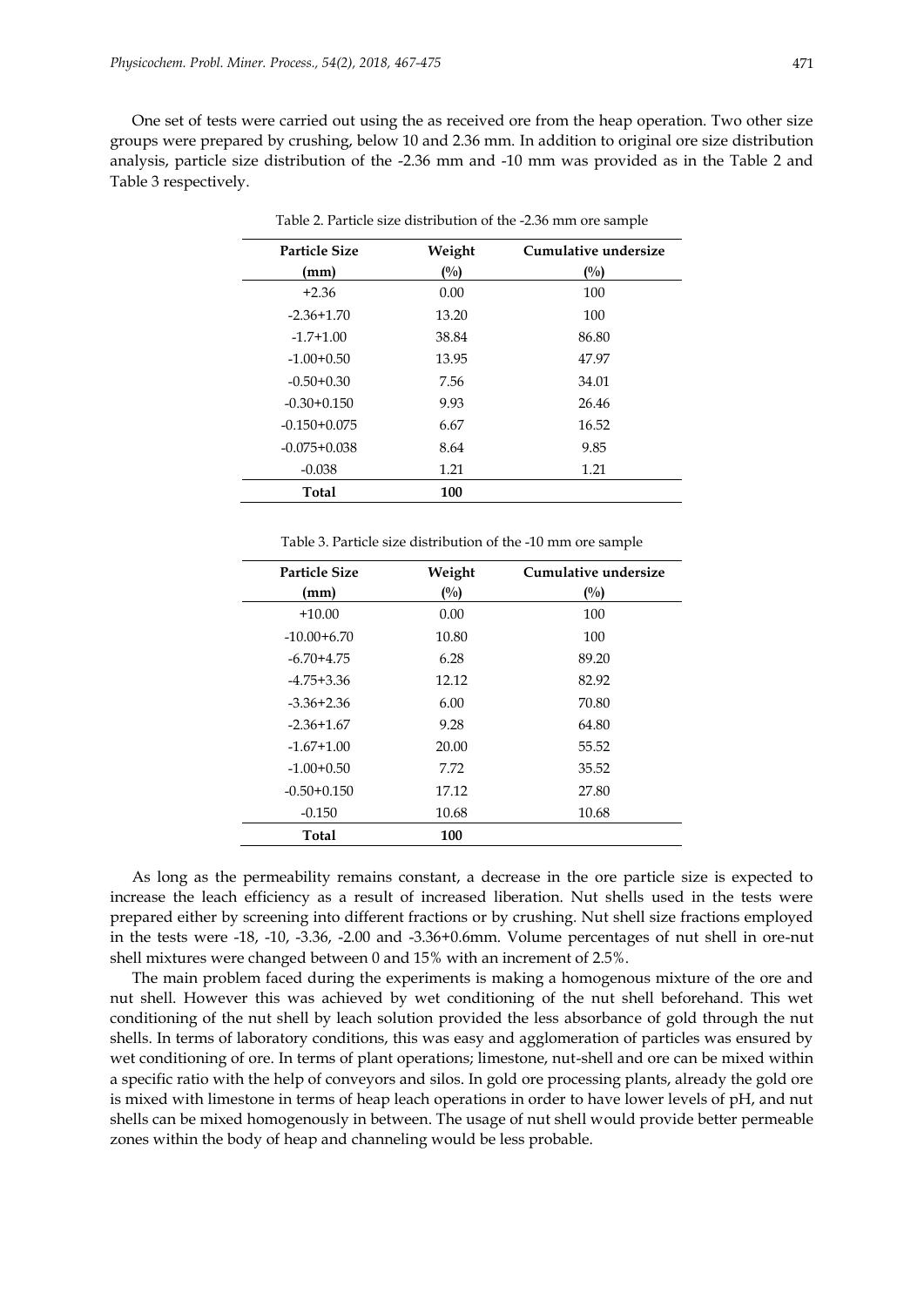## **3. Results and discussion**

Permeability tests were carried out at 3 different size groups of ore. Referring to Table 1, 99.55% of the ore is seen to be under the size of 18 mm. One set of tests were carried out using the "as received" ore from the heap operation. Two other size groups were prepared by crushing, below 10 and 2.36 mm. It is known that as the particle size gets finer permeability decreases, however, metal recovery may increase. The permeability of three test samples was measured and the results are presented in Fig. 7.



Fig. 7. Bed permeability with respect to ore particle size (-2.36 mm, -10 mm and -18 mm)

As seen in Fig. 7, permeability increases with an increase in size of ore with no nut shell addition. Permeability of the "as received" ore is  $1.3 \times 10^{-3}$  cm/s while the permeability of -2.36mm ore reduces to  $0.62x10<sup>-3</sup>$  cm/s. It is possible that the decrease in the permeability of the ore at finer particles sizes may be compensated by the addition of some sort of materials promoting percolation degree. In this respect, nut shell having different particle sizes was blended with the ore at varying volumetric ratios.

The effects of nut shell addition to the ore on the permeability rate were shown in Figs. 8-13.



Fig. 8. Permeability vs nut shell size at nut shell percentage of 2.5%



Fig. 9. Permeability vs nut shell size at nut shell percentage of 5%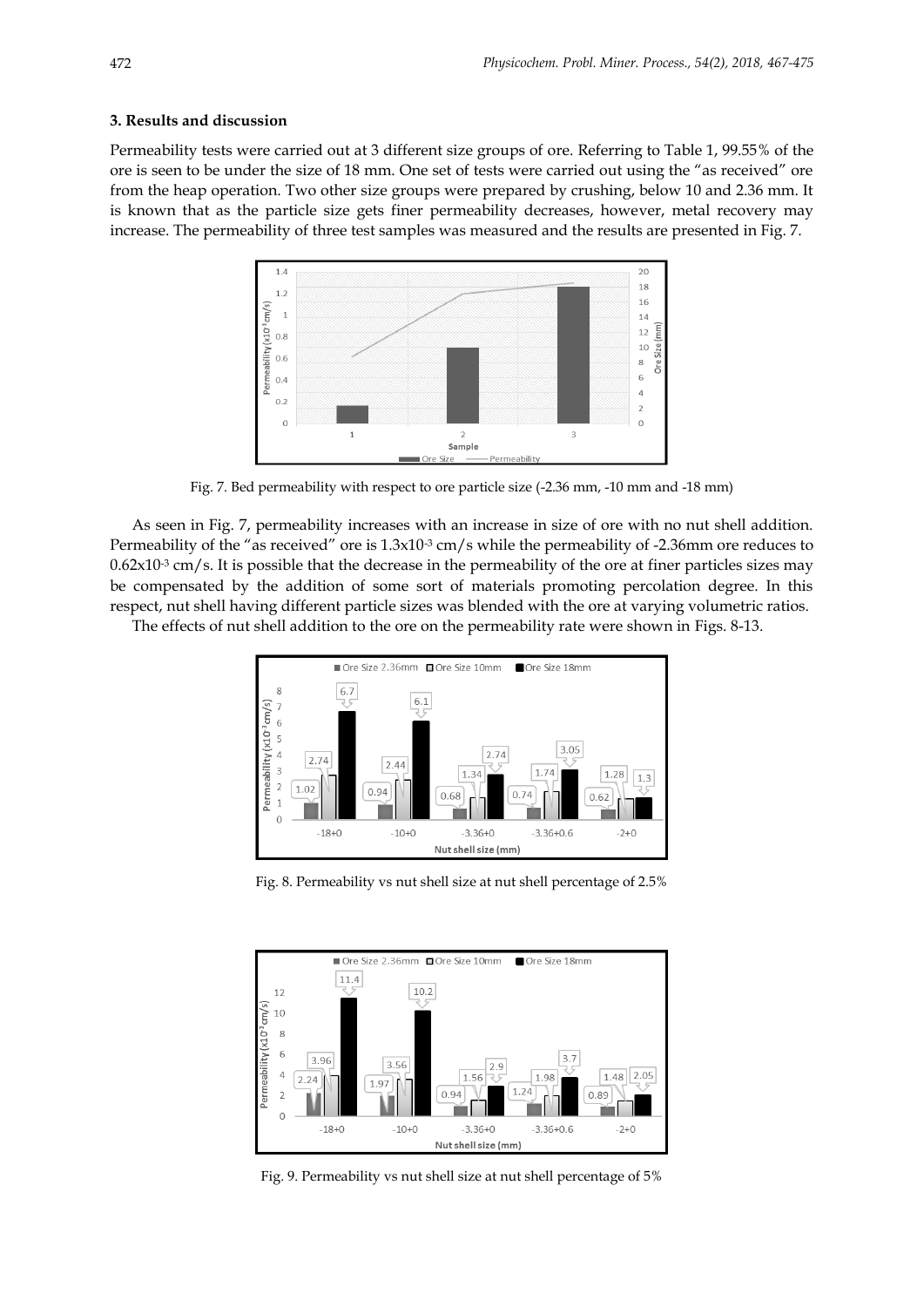

Fig. 10. Permeability vs nut shell size at nut shell percentage of 7.5%



Fig. 11. Permeability vs nut shell size at nut shell percentage of 10%



Fig. 12. Permeability vs nut shell size at nut shell percentage of 12.5%



Fig. 13. Permeability vs nut shell size at nut shell percentage of 15%

As it is seen from the Figs. 8-13, permeability decreases as the nut shell size gets finer. In -3.36 mm nut shell size the effect of removing -0.6 mm size fraction was tested on the permeability change. In all figures it is apparent that removing -0.6 mm nut shell fraction has markedly increased the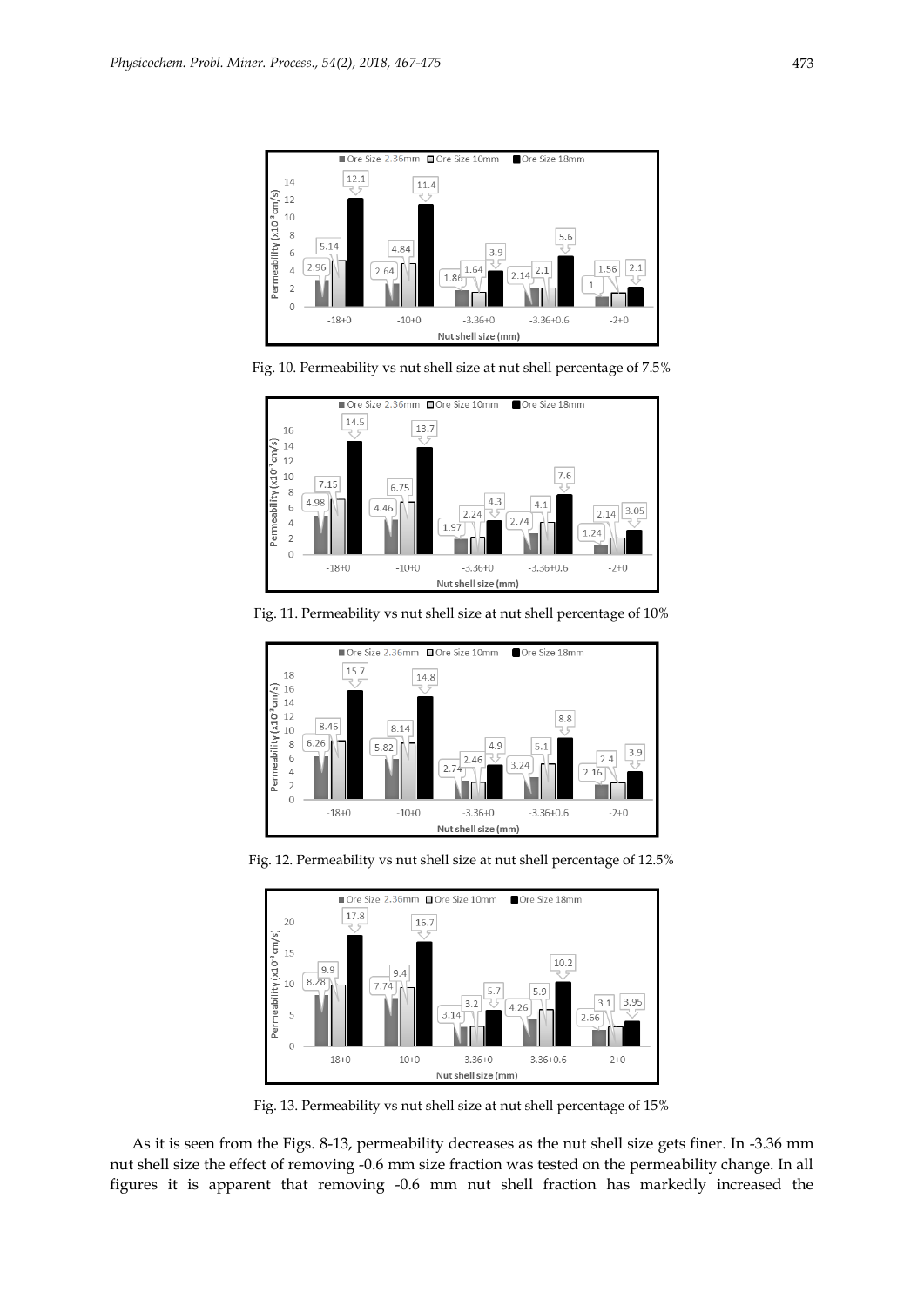permeability values. Results obtained suggested that if the ore is crushed below 2.36 mm, the addition of 5% nut shell by volume of size less than 18 or 10 mm would be sufficient to obtain adequate percolation rate. Adding nut shell in higher volume percentages above 7.5% will provide better permeability, however, it may not be feasible to use such high amounts.

Milczarek et al. (2013) also claimed that pore size distribution significantly contributes to permeability. According to their experimental studies, one specific sample has the highest bulk density (highest load of the heap) and it has intermediate performance in terms of permeability. This is because of the pore size distribution of the ore according to Milczarek et al. (2013). Not only bulk density and pore size distribution of the ore could be related to lower permeabilities, but also PSD (Paricle Size Distribution) and PSD indicator (relates the proportion of large particles > # 4 mesh) is well correlated to ore permability. This is because it is the good representation of material gradation (Milczarek et al., 2013). In order to better understand the effect of PSD, previous test work by the authors (data not published) give a brief information of the range of PSD for the unacceptable and acceptable permeabilities. Milczarek et al. (2013) also showed that post-test ore samples with PSD indicator values lower than 2.0 show unacceptable permeability and values greater than 3.0 show acceptable permeability for heap leaching; while ore samples values between 2 and 3 can show either good or poor permeability. Higher permeabilities obtained for larger PSD of ore and ore-nut shell mixture supports the previous findings of Milczarek et al. (2013).

Literature findings of the above-cited researchers are a good validation of the affecting parameters on ore permeability. In the context of this study construction of a heap with ore and nutshells is a good alternative solution to the problem of low permeability.

## **4. Conclusions**

The results of experiments suggested that addition of 5% by volume nut shell would be adequate to obtain much better permeability values even if the ore was crushed below 2.36 mm. In the case of coarser ore feeds, the exposure of gold containing particles would not increase, however, improved permeability with the addition of nut shell would lead to decreased leach durations. Some concerns arise when using nut shells as organic material for leach operations which may be absorbing the gold ore in the body of organic structure. Although this is true to some extent, organic body of nut shell absorbs some of the gold in its body, however it is being saturated with leach solution and then desorption of gold ore from the body of nut shell is starting. At the end, some insignificant amount of gold is accumulated in nut shell body which can be ignored comparing to the permeability increase and because of that, the net cumulative gold recovery should increase. That is why, when using an organic material in order to increase the permeability, increase in permeability and decrease in total gold recovery because of absorbed gold in the organic structure should be considered together and should be optimized. Other concern is the composting or denaturing of nut shells inside the heap. However, composting or denaturing of nutshells will not start during the period of 90-120 days of leaching. After this period of time, either heap is regenerated or heap is moved to some other place because the leaching of ore is already terminated in that period of time. In fact, composting of nut shell inside the heap would help in reclamation of the heap since it will contain more organic matter.

### **Acknowledgements**

The authors would like to express their sincere thanks to the Bulent Ecevit University Coordinatorship of Scientific Research Projects for the support given through the BAP Project (Project No: 2013-98150330-05).

#### **References**

- ASTM D2434. *Standard Test Method for Permeability of Granular Soils (Constant Head) Designation*. D2434−68 (Reapproved 2006).
- BOUFFARD, S.C., 2005. *Review of agglomeration practice and fundamentals in heap leaching.* Mineral Processing& Extactive Metall, Rev. 26: 233-294.
- BREITENBACH, A.J., 2005. *Heap leach pad design and construction practices in the 21st Century.* Vector Colorado LLC, 1-9.